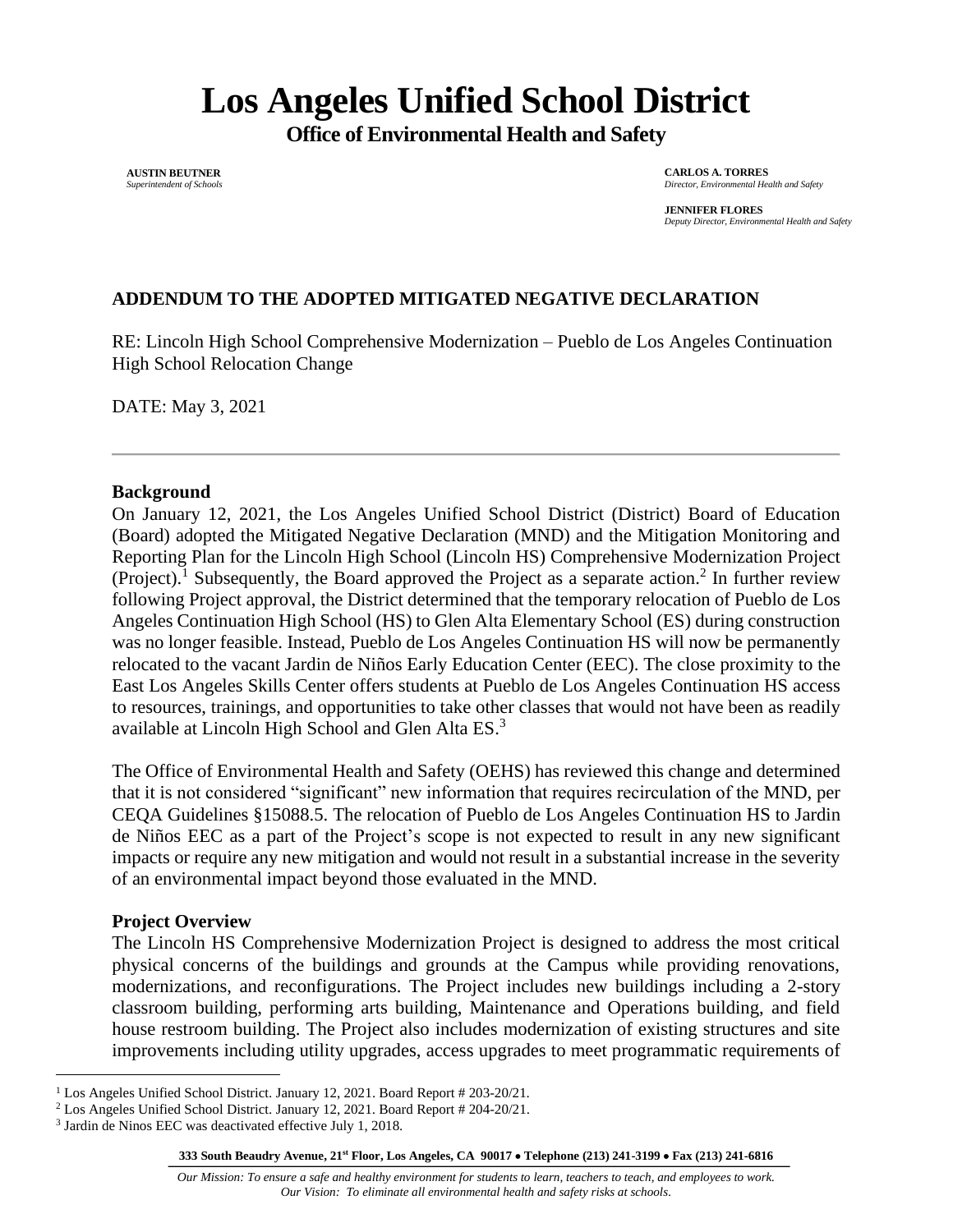the Americans with Disabilities Act, and landscape and hardscape improvements. The Project includes demolition of the music building, storage building, shop building, 3 portable/relocatable structures comprising Pueblo de Los Angeles Continuation High School(), and 7 other portable buildings. In the adopted MND, facilities (modular buildings anticipated) were to be constructed and Pueblo de Los Angeles Continuation HS was to be temporarily relocated to Glen Alta Elementary School during construction.

### **Relocation Change Overview**

This Memo has been prepared to document a change to the Project's original temporary relocation of Pueblo de Los Angeles Continuation HS to Glen Alta ES during construction. The Project will now relocate Pueblo de Los Angeles Continuation HS to the vacant Jardin de Niños EEC site. OEHS will also continue to review plans and designs as they are refined to ensure consistency with the environmental analysis contained in the MND for the Project.

#### **CEQA Compliance**

The MND was completed in compliance with the California Environmental Quality Act (CEQA, California Public Resources Code §21000 et seq.) and the CEQA Guidelines (California Code of Regulations, Title 14, §15000 et seq.). The MND determined that the following 20 environmental impact categories were not significantly affected by the proposed Project:

- Aesthetics
- Agriculture & Forestry Resources
- Air Quality
- Cultural Resources
- Energy
- Geology & Soils
- Greenhouse Gas Emissions
- Hazards and Hazardous **Materials**
- Hydrology & Water Quality
- Land Use & Planning
- Mineral Resources
- Noise
- Pedestrian Safety
- Population & **Hearing**
- Public Services
- Recreation
- Transportation & Traffic
- Tribal Cultural Resources
- Utilities & Service Systems
- Wildfire

The MND determined that a less than significant impact with mitigation incorporated on biological resources would result from the implementation of this Project. The native plant species observed on site include coast live oak (Quercus agrifolia), western sycamore (Platanus racemosa), California fan palm (Washingtonia filifera), California black walnut (Juglans californica), blue elderberry (Sambucus nigra), and toyon (Heteromeles arbutifolia). Native plant species observed consisted of isolated individuals therefore did not make up a native vegetation community. No protected trees are planned for removal as part of the Project. However, indirect effects to the critical root zone (CRZ) of these trees could occur, which may result in tree mortality, and therefore impacts to protected trees. Impacts to the CRZ of protected trees could occur due to staging or use of heavy equipment within the CRZ. The CRZ is commonly defined as a circular area around a tree truck with a radius equivalent to one foot for each inch of diameter at breast height (DBH). Protection of the CRZ of oaks is particularly important, as compaction of soil can create anaerobic conditions that slowly suffocate mycorrhizal fungi that oak trees rely on to fixate nitrogen. With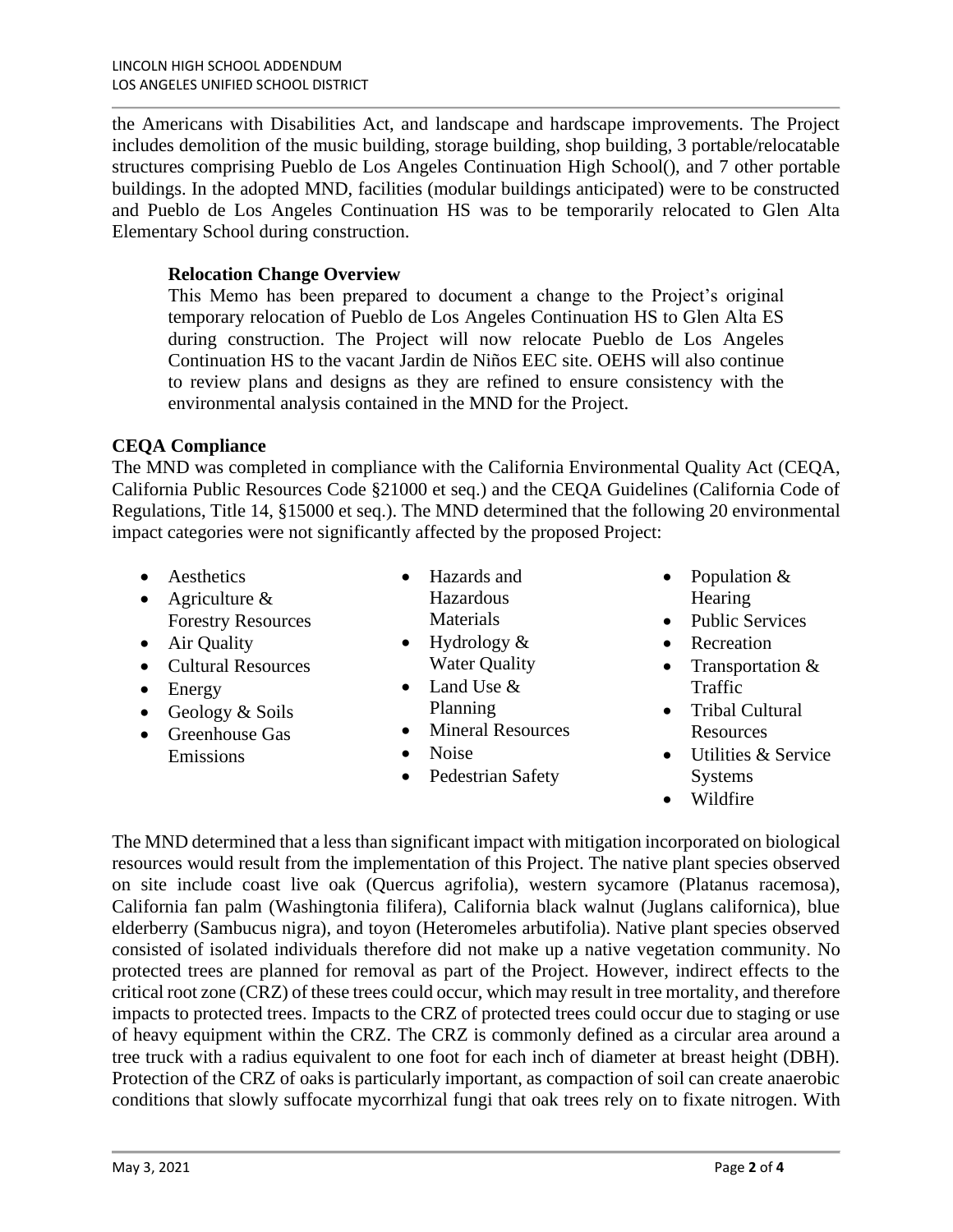implementation of the mitigation measure of delineating the CRZ of protected trees within or near to the area of work and requiring no work within the delineated CRZ, the Project would have a less than significant impact with mitigation incorporated to biological resources.

#### **Relocation Change**

The relocation change as previously described, will not cause any additional adverse change to the noted biological resources impact pursuant to Section 15064.5 nor would it add any new significant effects. The change in the location of Pueblo de Los Angeles Continuation HS will not result in an increase in the severity of an environmental impact. The Jardin de Niños EEC is located approximately 1-mile from the current Pueblo de Los Angeles Continuation HS site (on the Lincoln HS campus). As with the Glen Alta ES site that was evaluated in the adopted MND, Jardin de Niños EEC is located within the immediate vicinity of Lincoln HS and has similar existing environmental conditions and capacity to accommodate Pueblo de Los Angeles Continuation HS; such that the relocation of Pueblo de Los Angeles Continuation HS would not create a new impact. The Jardin de Niños EEC site was recently vacated (in July 2018) and would require tenant improvements and Americans with Disabilities Act (ADA) related upgrades to ensure that the campus could accommodate high school students. As such, the relocation of Pueblo de Los Angeles Continuation HS to Jardin de Niños EEC will not result in an increase in the severity of an environmental impact. The Project will have the same purpose, function, and capacity as it is currently designed.

#### **Compliance with Section 15164 of the CEQA Guidelines**

Section 15164 of the CEQA Guidelines details that the lead agency may prepare an addendum to an adopted negative declaration if only minor technical changes or additions are necessary or none of the conditions described in Section 15162 calling for the preparation of a subsequent EIR or negative declaration have occurred.

## **Substantial changes are proposed in the project which will require major revisions of the previous MND due to the involvement of new significant environmental effects or a substantial increase in the severity of previously identified significant effects.**

The relocation change provided as a part of this Addendum does not constitute new or significant information that would result in an increase in the severity of the previously identified impacts. A new significant environmental impact would not result from the relocation change and no new mitigation measures are required.

#### **Substantial changes occur with respect to the circumstances under which the project is undertaken which will require major revisions of the previous MND due to the involvement of new significant environmental effects or a substantial increase in the severity of previously identified significant effects.**

The circumstances under which the Project was undertaken have not changed since the MND was completed. No changes to the previous MND are required and no substantial increase in the severity of previously identified significant effects would result from this additional information. The relocation change is not a substantial increase in the severity of an environmental impact that would result unless mitigation measures are adopted to reduce the impact to a level of insignificance.